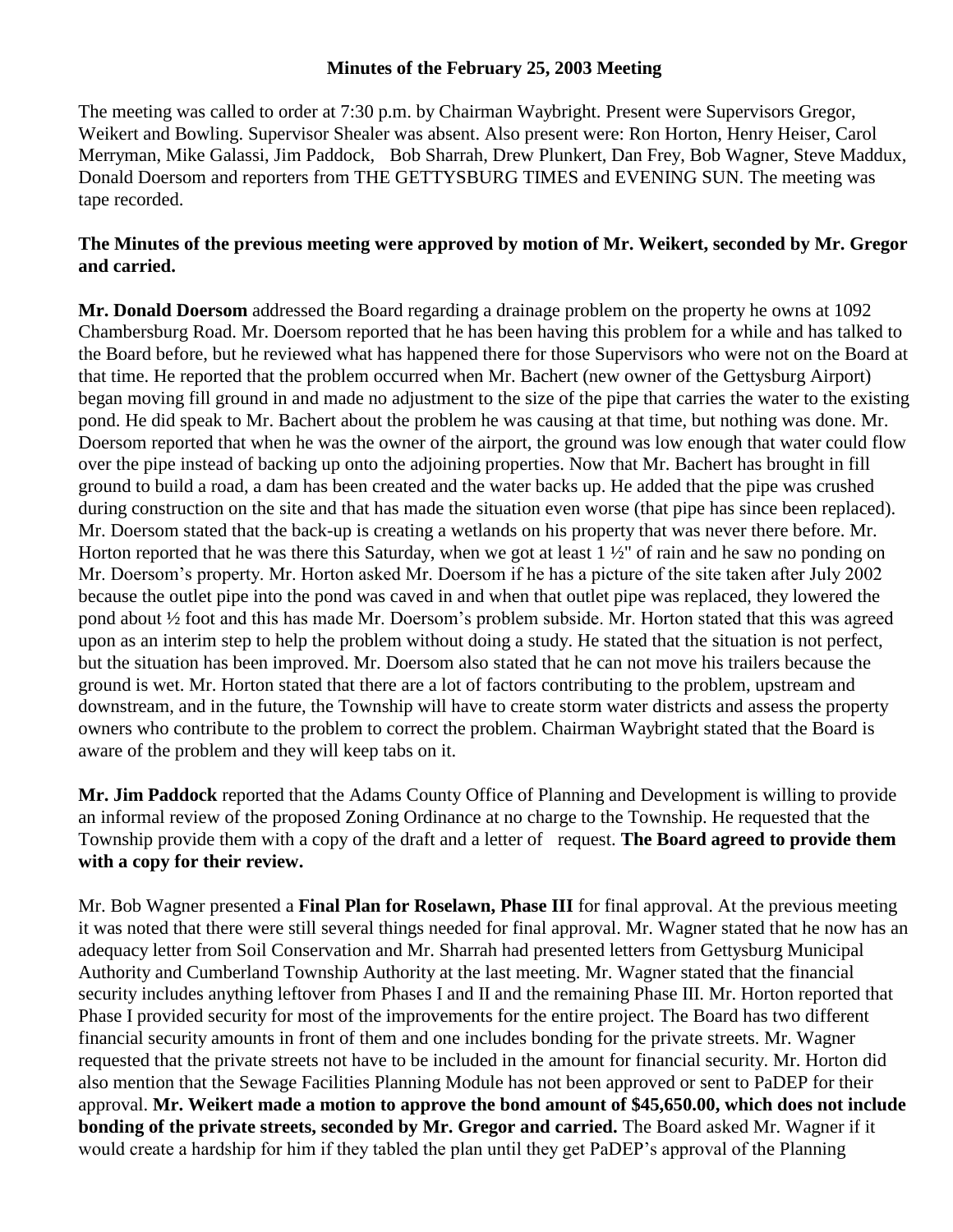Module. Mr. Wagner stated that it would be a significant hardship because his current financial security expires on March 8, 2003 and he needs to get the new security in place before then and he can't get the financial security from the bank without a final approval. **Mr. Gregor made a motion to approve the Final Plan for Roselawn, Phase III, contingent upon receipt of financial security and PaDEP's approval of the Planning Module, seconded by Mr. Weikert and carried.** 

**Barbara Kingsley**, resident of Meadows Drive, explained the request made by herself and several others for a street light. Ms. Kingsley presented pictures and explained that there are no poles on this road because everything is underground. She stated that there is no residual light where their unit is located. There are existing units on the left side of the street that do have pole lamps and dusk to dawn lights in their carports. Their request is for any future units to have pole lamps and this would help light their units. Ms. Kingsley stated that they have spoken to Mr. Hill and he does not intend to provide any street lighting, but she does feel that he set a precedent with the lights on the left side of the road. She added that their street numbers are not on their units either and this would make it very hard for emergency vehicles to find someone. Mr. Heiser stated that he would be willing to speak to Wayne Hill to see if something can be worked out.

The next item on the agenda was a **Resolution to add President's Day** as a holiday for the non-uniformed employees. Mr. Horton recommended that this be considered at a later time since the holiday for this year is over. **The Board agreed to consider this at a later time**.

A **Sewage Facilities Planning Module for Roselawn, Phase III** was the next item on the agenda. Mr. Horton reported that the Township and County Planning Commissions have completed forms 4A and 4B respectively, and the module is complete and ready to go to PaDEP. **Mr. Weikert made a motion to adopt Resolution 03-05 approving the Planning Module for Roselawn, Phase III, seconded by Mr. Bowling and carried.** 

The next item was a **Sewage Facilities Planning Module for Camelot Square, Phase II.** Mr. Horton reported that this module has also been reviewed by the Township and County Planning Commissions. He stated that this project has been around for a while and has currently been bought out of bankruptcy by a new developer. Consideration is for the remaining eight units along Herr's Ridge Road. Mr. Horton stated that he feels that the module is complete and ready to go to PaDEP. It was noted that all of the sewer laterals for these eight units come from within the development. **Mr. Weikert made a motion to adopt Resolution 03-06 approving the Planning Module for Camelot Square, Phase II, seconded by Mr. Bowling and carried.**

## **Mr. Weikert made a motion to approve advertisement of the 2002 Audit, completed by Stambaugh-Ness, seconded by Gregor and carried.**

Chairman Waybright stated that the next item is a request from Robert A. Sharrah, on behalf of **Patriots Choice, for modifications to the Township's Subdivision and Land Development Ordinance (SALDO).** Mr. Horton presented a copy of a memo that he prepared, dated February 18, 2003, and he reported that he received more correspondence from Mr. Sharrah today that neither he or the Planning Commission has had a chance to review. Mr. Horton reported that the Planning Commission firmly backed the recommendations in his February 18<sup>th</sup> memo. Mr. Sharrah stated that he feels that the additional correspondence is clarification on the February 18<sup>th</sup> memo rather than additional requests. The Board agreed that Mr. Horton needs time to review the additional correspondence that was just received today. The items in Mr. Horton's February 18<sup>th</sup> memo were reviewed. The modification to the road surface width to 28 feet was previously granted by the Board on 8/13/02. The request for Section 504.3 (Miscellaneous Paragraphs) to allow modifications to basin design as shown on the plan shall be removed from the plan and the exact section and subsection of the SALDO needs to be identified. Section 504.3.C.2.a (1 & 2) relating to the design storms to determine peak rate of runoff should be granted if provisions for achieving water quality requirements as outlined in the Monocacy Study be incorporated in the design. This waiver has been granted in the past for other developments. The last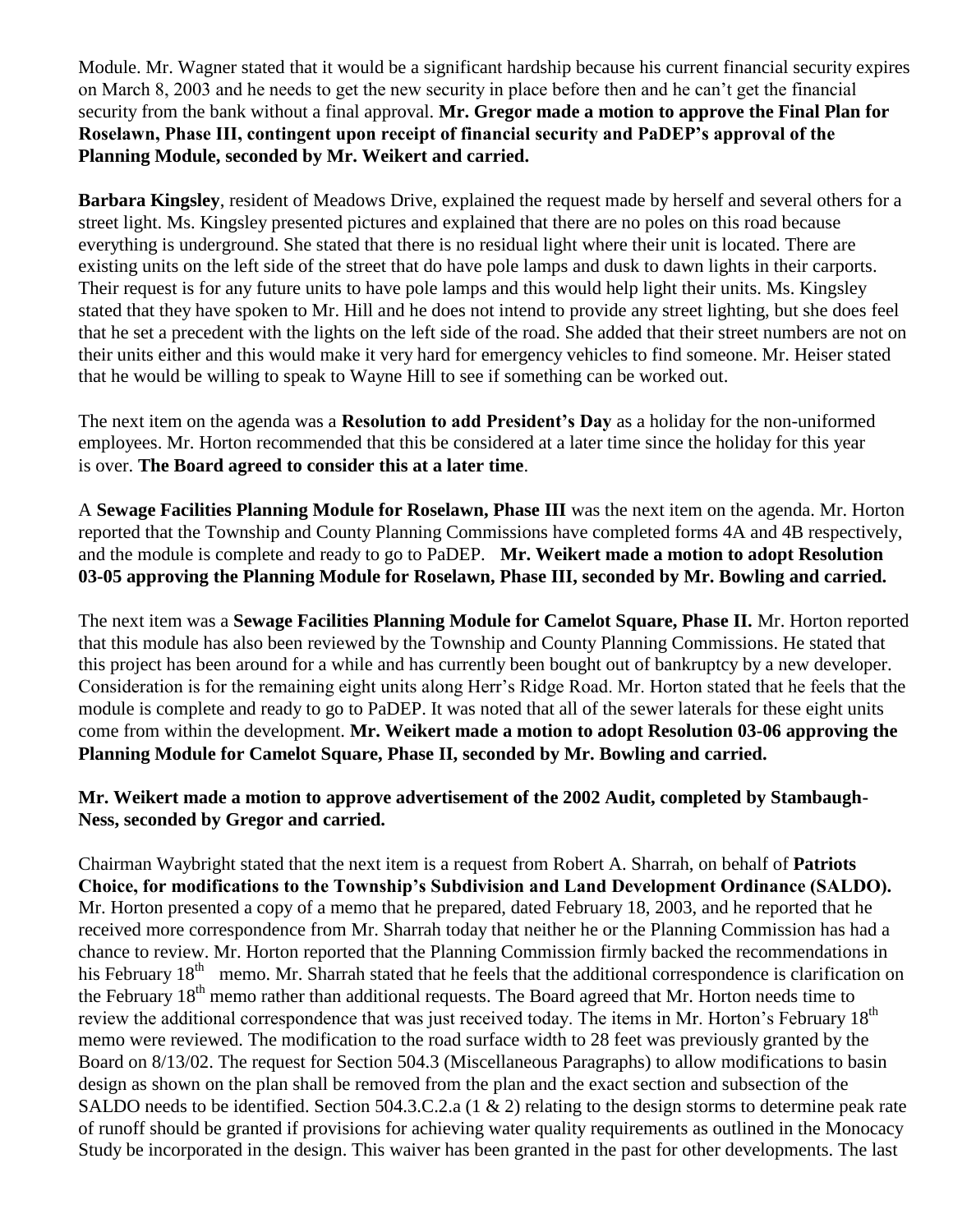request is for no setback requirement from wetlands. The SALDO states "no development may be located within fifty (50) feet of any identified wetland or water body." Mr. Horton stated that the fifty-feet from water bodies is good, but fifty-feet from wetlands might be overkill. He suggested that twenty-feet might be more reasonable. Mr. Sharrah stated that he feels that "development" needs to be further defined. Mr. Horton stated that he feels that "development" means "disturbance". Mr. Sharrah stated that he has never asked for a modification to this requirement and he feels that is because of the way "development" has been defined. If grading is to be considered "development", then it creates a hardship and will require a significant project redesign. Mr. Sharrah stated that they are willing to seed the bottom of the basins with wetlands plants to improve the water quality. Mr. Horton stated that there may be areas where they will not be able to meet the twenty-feet setback, but as a trade-off for reducing the setback, he is requesting dedicated strips of land throughout the development to promote a trail friendly subdivision which would connect subdivisions to the east and the west of the project site. There was a lengthy discussion regarding these dedicated strips, especially the one located along the railroad tracks adjoining the Ridgewood subdivision to the west (the Planning Commission suggested that this strip be fifty-feet wide so the trail could meander around trees, rocks etc.) Mr. Plunkert verified that the Township will assume all liability for these dedicated strips. Mr. Horton verified that they would and they have other dedicated strips. Mr. Paddock stated that there is a trail study done for this area and this could serve as a major linkage that would add value to every one of the lots. Mr. Frey questioned value being added because the public will now be walking behind the lots and the strip would have to be dedicated to the Township for their liability and maintenance. Mr. Heiser stated that he would like to discuss this with the Board because of the liability involved. Mr. Gregor stated that he thinks that trails within communities that are safe are great, but they don't traverse railroad tracks or interstate highways. Mr. Horton stated that this presentation is showing how to connect three existing subdivisions. Mr. Gregor stated that he has a problem with trails. Mr. Horton asked that that be made part of the record. Mr. Bowling stated, for the record, that he has a problem with trails also. Mr. Heiser asked that his recommendation that the Township speak with people who deal with and regulate the railroads also be included in the record. Mr. Sharrah pointed out that there are sidewalks on both sides of the street in this development. Mr. Horton stated that in understanding the goals of the Township, County and other interest groups in the County that this trade off is reasonable. Otherwise, he would back his recommendation of no trails, then enforcing the fifty-feet setback from the wetlands. Mr. Sharrah again requested no setback requirements from the wetlands. Mr. Paddock suggested that some type of right-of-way agreement be negotiated in the event that sometime in the future a trail there would make sense. **Mr. Weikert made a motion to table the request for modifications to the SALDO, seconded by Mr. Gregor and carried.** Mr. Sharrah requested a decision on the setback from the wetlands so that he can continue with the design of the project. Mr. Heiser suggested that the setback from the wetlands be modified to twenty feet unless there is a reasonable basis and justification for the encroachment. Mr. Horton suggested that a ten-foot setback be required and there may still be areas that they will have to work through. Mr. Sharrah stated that they can live with a ten-foot setback from the wetlands, but it can not be connected to the trail issue. **This item will remain on the table until the next meeting**.

Mr. Horton explained that a **Revised Final Plan for Twin Lakes West, Phase II** has been presented to give drainage easements to the Township to fix existing problems in the development. **Mr. Weikert made a motion to approve the Revised Final Plan for Twin Lakes West, Phase II, seconded by Mr. Bowling and carried.**

**A Final Plan for Lots 67 and 68 Twin Lakes West, Phase II, was approved by motion of Mr. Weikert, seconded by Mr. Bowling and carried. The subdivision simply realigns the property line between the two lots and conveys Lot 67A, consisting of .041 acres, from Lot 67 to the adjoining property owners, Ronald and Alice Bower.** 

Chairman Waybright stated that the next item on the agenda is the possible **amendment to the 2003 Budget**. When the budget was prepared, the patrolman's salaries in the Police Department's budget did not include